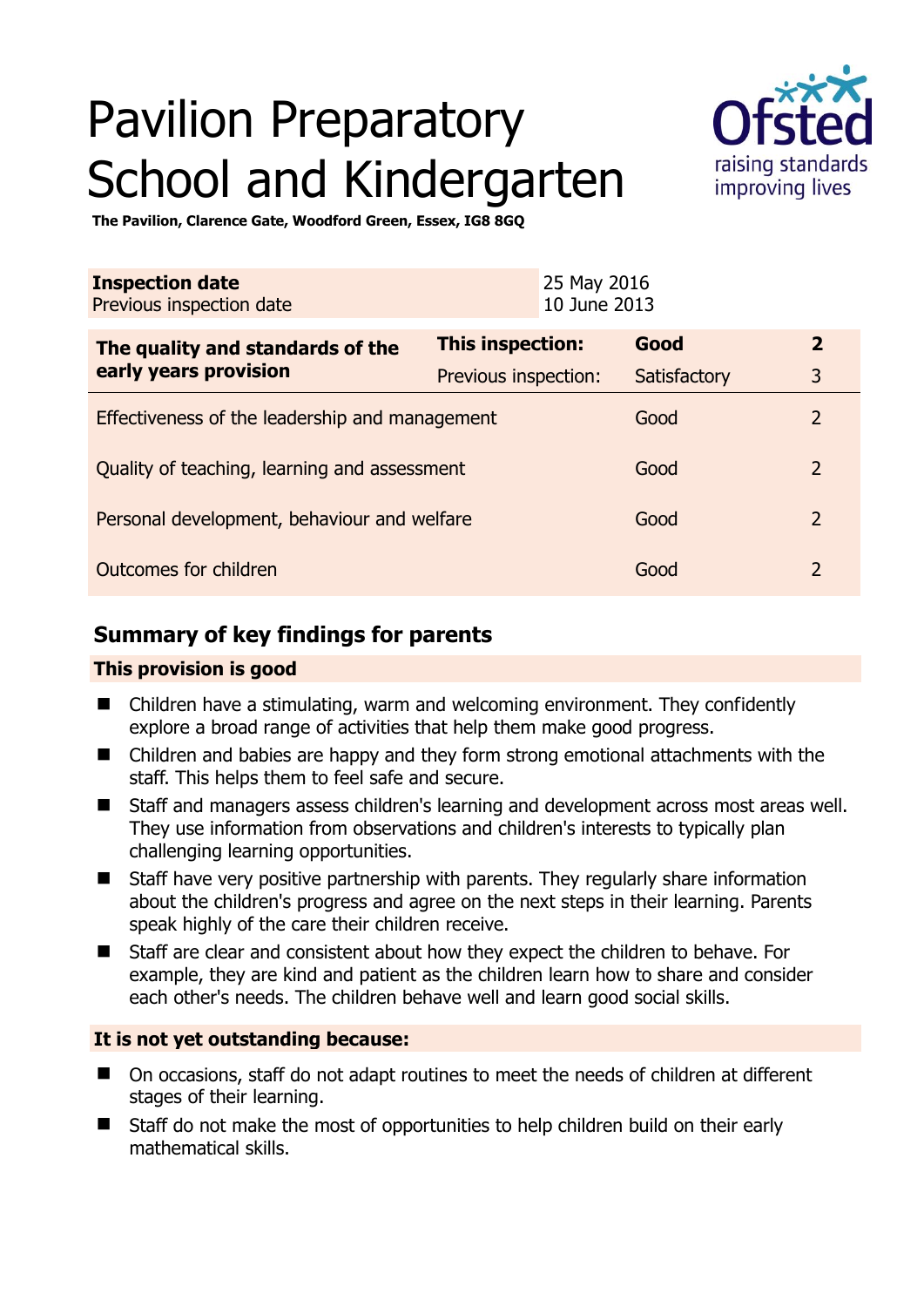## **What the setting needs to do to improve further**

#### **To further improve the quality of the early years provision the provider should:**

- ensure daily routines meet the needs of children at their different stages of learning
- **E** strengthen opportunities for children to develop their early counting and number recognition skills.

#### **Inspection activities**

- The inspector observed children as they played and took part in daily routines.
- $\blacksquare$  The inspector spoke with children, staff and the manager at appropriate times during the inspection.
- The inspector looked at children's progress records, planning documentation, evidence of the suitability of staff and a wide range of other documents, including policies and procedures.
- The inspector took account of the views of the parents spoken to on the day of the inspection.
- The inspector carried out a joint observation with the manager.

#### **Inspector**

Claire Nunn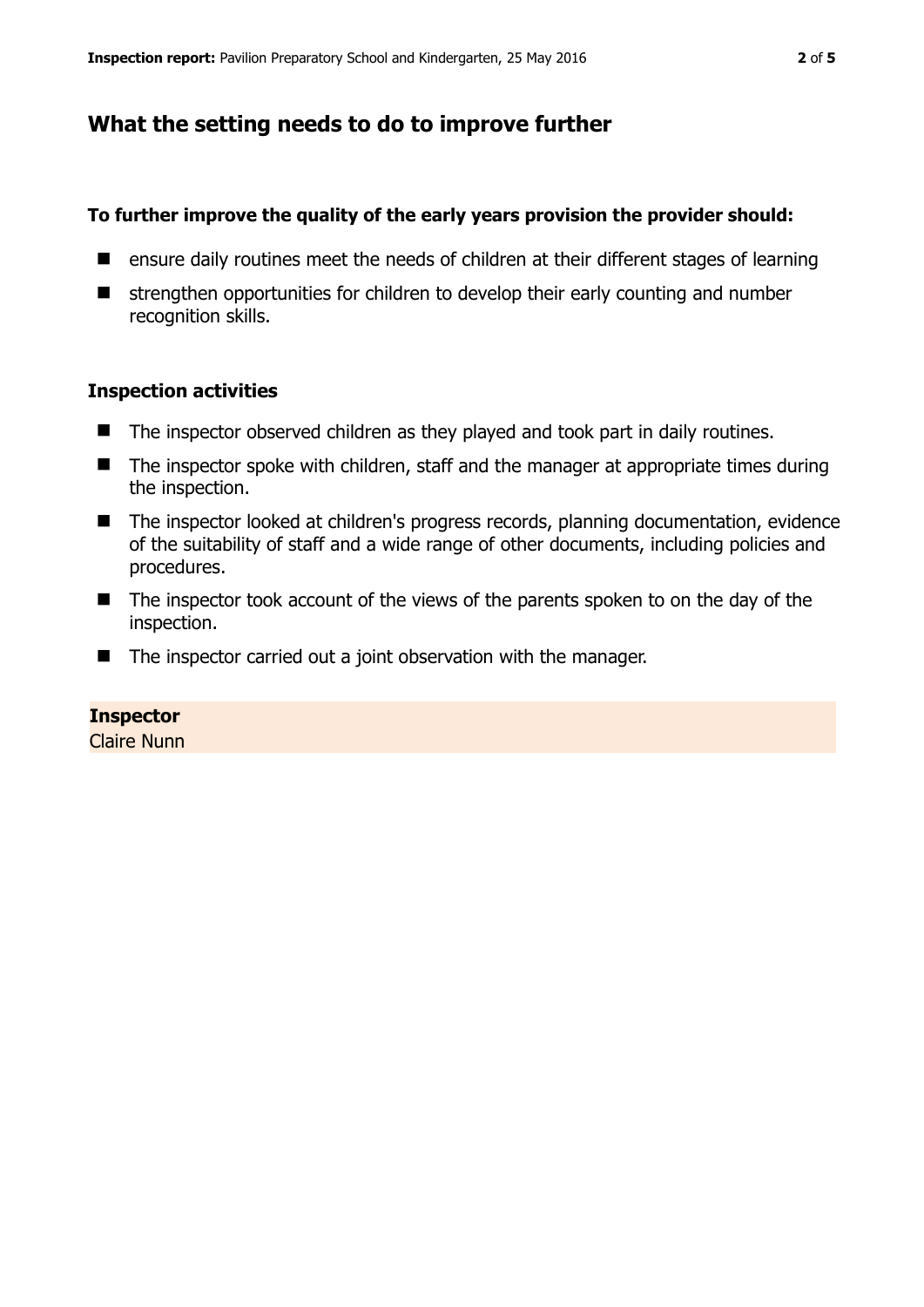## **Inspection findings**

#### **Effectiveness of the leadership and management is good**

The manager has made good progress in remedying the weaknesses found at the previous inspection. She makes good use of self-evaluation to make improvements and actively seeks the views of the staff, parents and other professionals to review practices. Safeguarding is effective. There are good recruitment procedures to check and verify the suitability of all staff working with children. Staff understand child protection issues and keep up to date with current guidance and legislation. Staff regularly attend relevant training to enhance their ongoing expertise. This helps them to deepen their knowledge of children's learning and refine their teaching skills.

#### **Quality of teaching, learning and assessment is good**

The quality of teaching is consistently strong. The staff observe the children and effectively use these observations to plan individual next steps in most areas of their learning. They skilfully extend children's understanding related to their interests. For example, children enjoyed walking on foam to experience how walking on the moon might feel. The staff support children's physical development well and teach them how to safely take risks in their play. For example, they encourage children to have a go at doing things, such as climbing on the wooden fort. The nursery works closely with the receiving schools, helping to ensure that the move to school is seamless for both children and their parents.

#### **Personal development, behaviour and welfare are good**

Staff have a caring approach and are sensitive to children's individual needs. Children settle well and are eager to explore and learn. Babies enjoy open-ended sensory experiences, such as exploring the texture of paint. Staff carry out regular risk assessments to check the suitability of the environment and equipment. They encourage children to adopt healthy lifestyles. For example, children enjoy nutritious meals and they have access to plenty of indoor and outdoor exercise. Children have good opportunities to learn about the wider world. For example, they can choose from a wide range of resources that positively promote other countries and beliefs. They learn about different cultures and celebrations to aid their understanding of others.

#### **Outcomes for children are good**

Children are motivated and enthusiastic to learn. All children make good progress, given what they know when they start. Children are very active and develop good physical skills. For example, children enjoy climbing and balancing resources to learn how to coordinate their bodies in different ways. Babies enjoy exploring the well-organised space. Older children have good pencil control and develop good early handwriting skills. They are well prepared for their future learning.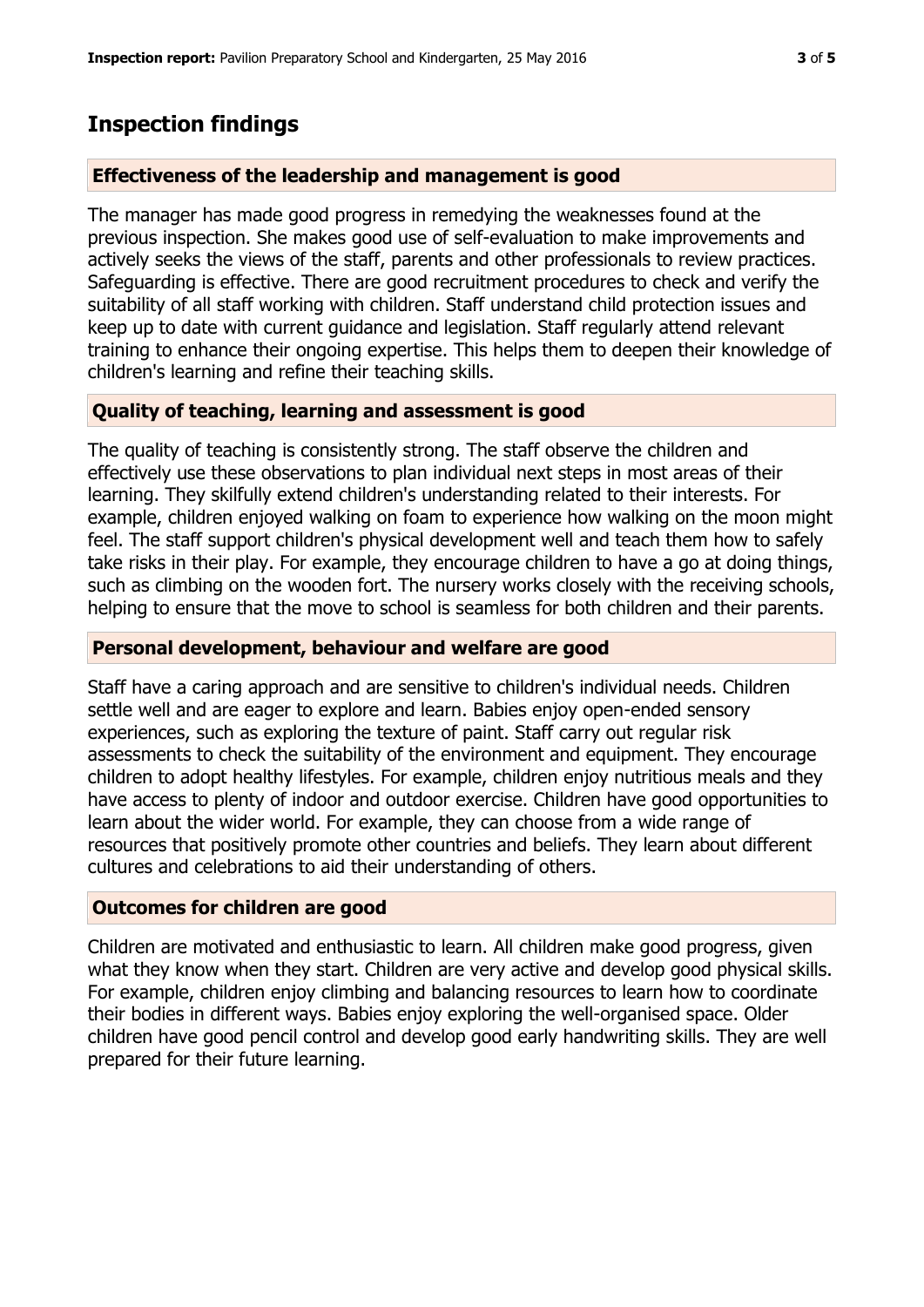# **Setting details**

| Unique reference number                             | EY461017                                                                             |  |
|-----------------------------------------------------|--------------------------------------------------------------------------------------|--|
| <b>Local authority</b>                              | Redbridge                                                                            |  |
| <b>Inspection number</b>                            | 1028397                                                                              |  |
| <b>Type of provision</b>                            | Full-time provision                                                                  |  |
| Day care type                                       | Childcare - Non-Domestic                                                             |  |
| <b>Registers</b>                                    | Early Years Register, Compulsory Childcare<br>Register, Voluntary Childcare Register |  |
| Age range of children                               | $0 - 8$                                                                              |  |
| <b>Total number of places</b>                       | 35                                                                                   |  |
| Number of children on roll                          | 40                                                                                   |  |
| Name of registered person                           | <b>Educational World Limited</b>                                                     |  |
| <b>Registered person unique</b><br>reference number | RP906501                                                                             |  |
| Date of previous inspection                         | 10 June 2013                                                                         |  |
| <b>Telephone number</b>                             | 0208 5056565                                                                         |  |

Pavillion Preparatory School and Kindergarten registered in 2013 and is managed by Educational World Ltd, a private organisation. The setting is situated within the grounds of Repton Park in Woodford Green, within the London Borough of Redbridge. The setting is open every weekday from 7.30am until 6.30pm, all year round. The setting is in receipt of funding for the provision of free early education to children aged two, three and four years. The setting supports children who speak English as an additional language. A team of nine staff is employed; all staff hold appropriate early years qualifications at levels 2, 3 and 6.

This inspection was carried out by Ofsted under sections 49 and 50 of the Childcare Act 2006 on the quality and standards of provision that is registered on the Early Years Register. The registered person must ensure that this provision complies with the statutory framework for children's learning, development and care, known as the early years foundation stage.

Any complaints about the inspection or the report should be made following the procedures set out in the guidance 'Complaints procedure: raising concerns and making complaints about Ofsted', which is available from Ofsted's website: www.gov.uk/government/organisations/ofsted. If you would like Ofsted to send you a copy of the guidance, please telephone 0300 123 4234, or email enquiries@ofsted.gov.uk.